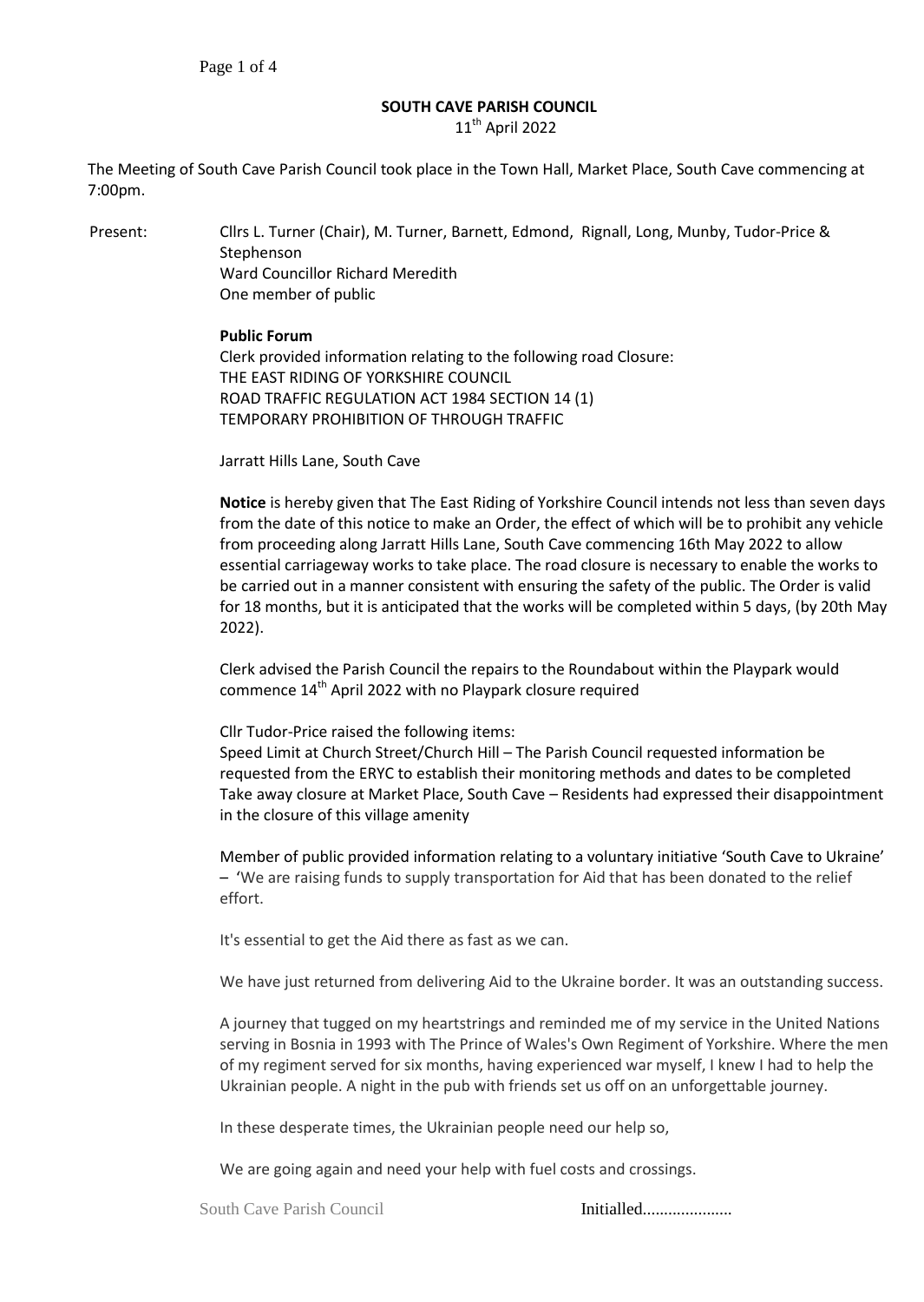Thank you to everybody who chipped on the last trip'

A third trip is currently being planned to assist a Doctor who will be volunteering within a Children's Hospital, supplies and equipment will be loaded into two large vans to meet the Doctor on site in order to provide treatment to sick children.

## 612750422 **Apologies for absence**

Cllr L. Turner proposed apologies be accepted from Cllrs Bateman, Seconded Cllr Barnett, All in favour

Apologies were not received from Cllr Thornham

### 612760422 **Ward Councilors Report**

Cllr Meredith provided information on the following items: Bus Services – Bus provisions have been re-instated for South Cave, at reduced service times of 10am to 3pm for bus routes x55 and x5, concerns were raised for the children who may miss the school bus to South Hunsley School and would not have a wait until the bus service commences

The speed limit signage from South Cave to Newbald has been correctly installed Take Away (Market Place) – Residents should wait to respond to any planning application submitted for the take away to re-open, petitions including numbers of names are only recognised a one whole response therefore it should be noted responses should be submitted individually.

Councillors raised concerns with Ward Councillor with the evident groundwork's being completed to the site extending the Bacchus Lane Development. The Draft local plan currently states South Cave to have 0 new developments within the Local Plan.

### 612770422 **Approval of Previous Meetings Minutes**

Cllr Edmond proposed that the minutes of the following meetings be approved as a true and accurate record. Seconded Cllr Tudor-Price, All in favour 21st March 2022

# 612780422 **Declarations of Interest**

There were no declarations of interest

### 612790422 **Committees**

There were no minutes for the Parish Council to resolve

# 612800422 **Police**

(1)The Parish Council received Crime Figures report

# 612810422 **Technical Services**

(1)The Parish Council discussed the response relating to Barrier installation A63, Cllr Meredith to make contact with Rt Hon David Davis to arrange site meeting

(2)The Parish Council received update relating to works at - BT Payphone kiosks Book exchange & Information hub & considered additional works, the Parish Council requested the glass within the Windows be opaque in order to improve the ascetics of the Kiosk

(3)The Parish Council considered Painting works – Town Hall Meeting room, Cllr L. Turner proposed the works be completed at a cost of £495.00 by Andy Hodgson Decorating Services. Seconded Cllr Barnett, All in favour

South Cave Parish Council Initialled.....................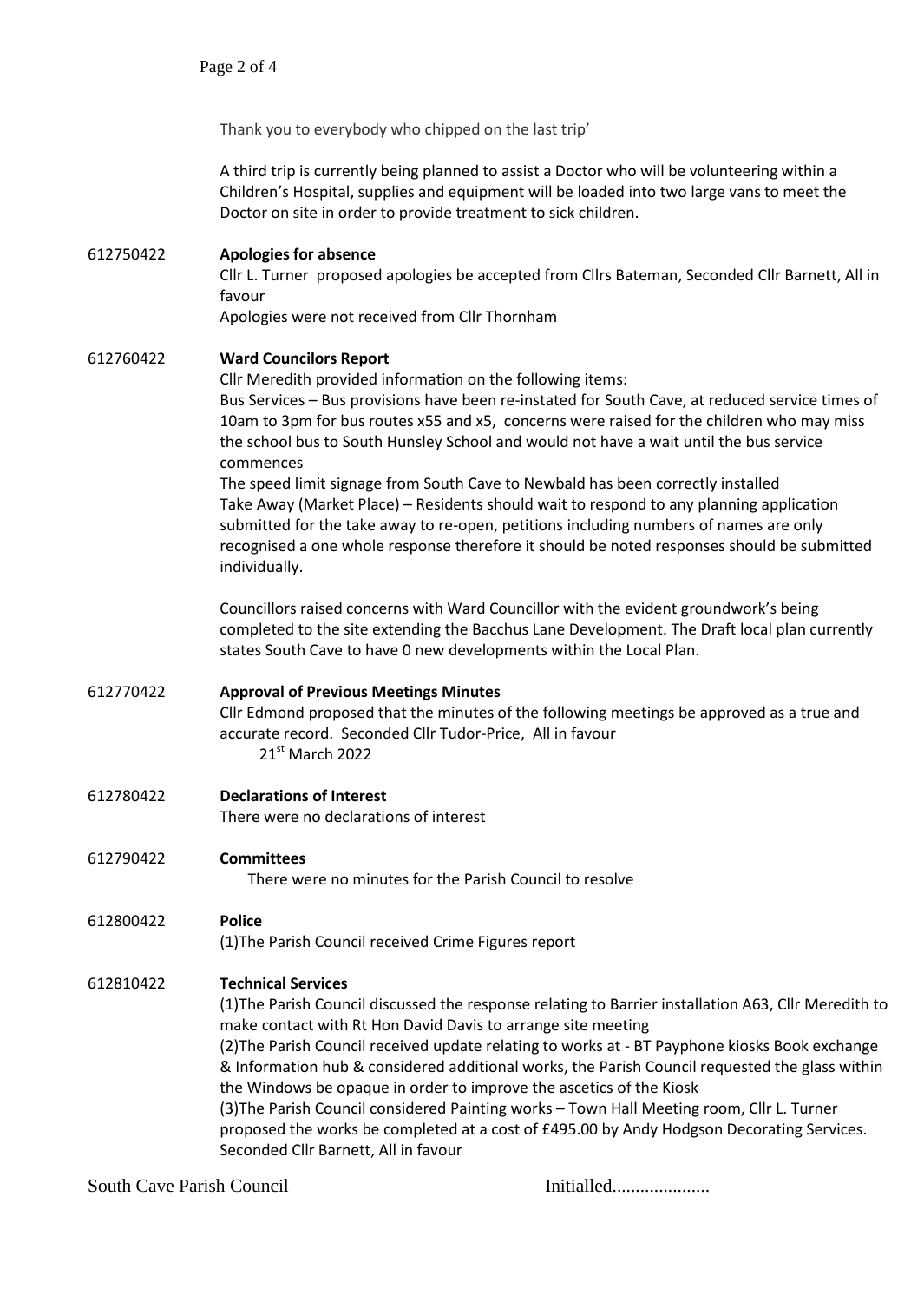## 612820422 **Open Space**

(1)The Parish Council received update relating to Land at West Cote Farm – Lease and update on s106 agreement handover, it was noted official documents were being provided

### 612830422 **Other Matters**

(1)The Parish Council considered the the adoption of ERYC and Parish Council charter. Cllr L. Turner proposed the Parish Council adopt the Charter, Seconded Cllr Stephenson, All in favour (2)The Parish Council received the update regarding Queens Platinum Jubilee event (3)The Parish Council noted the arrangements for Annual Parish Meeting (Tuesday 17th May 2022) commencing 7:00pm at South Cave WI

(4)The Parish Council received response from ERNLLCA Re: Parish Council acknowledgement of current crisis in the Ukraine, the Parish Council could not offer a monitory donation to a non charitable organisation

(5)The Parish Council received email from resident relating to slurry spread causing unreasonable odour, and requested the ERYC be contacted to ensure the owner of the premises/land is ensuring the slurry is being injected

(6)The Parish Council noted - ERYC THE EAST RIDING OF YORKSHIRE COUNCIL ROAD TRAFFIC REGULATION ACT 1984 SECTION 14 (1) TEMPORARY PROHIBITION OF THROUGH TRAFFIC Various Roads within the East Riding of Yorkshire Highway Network – Ellerker Lane & Water Lane

# 612840422 **Planning Applications**

(1) 22/00883/PLF

Proposal: Erection of single storey detached outbuilding to rear for use as a store and studio Location: 51 Church Street South Cave East Riding Of Yorkshire HU15 2EP Applicant: Plan Architecture Application type: Full Planning Permission

Cllr Edmond proposed the Parish Council raise no objection in principle to the application; however raise concerns with the close proximity of the development to the neighbouring Property 8 Wold View. The proposed outbuilding would be sited approximately 0.8 metres from the same boundary fence and it should be noted that the proposed development falls within the conservation area. The ERYC should ensure separate Planning Application be submitted for the works to the trees.

The ERYC should consider if the development was moved away from the Border fence this would preserve the trees and also have less impact on the neighbouring property. Seconded Cllr Stephenson, All in favour

### 612850422 **Finance & Policy**

(1) The Parish Council noted the income received and approved items for payment for Aprikl 2022

| L Fielding                        | Expenses - Zoom (Nov)         | £14.39    |
|-----------------------------------|-------------------------------|-----------|
| <b>ERYC</b>                       | Festive Lighting 2022         | £1,183.64 |
| <b>ERYC</b>                       | Rates                         | £3,093.80 |
| Hornseys                          | <b>Cemetery Survey</b>        | £180.00   |
| Stafforce                         | <b>Footway Cleaner</b>        | £1,144.80 |
| <b>Supplies</b>                   | Stationary                    | £21.91    |
| <b>Gas Care Services</b>          | Cemetery Tap & Boiler Service | £242.40   |
| Business Stream (Yorkshire Water) | <b>Cemetery Water</b>         | £8.37     |
| <b>KCOM</b>                       | Telephone & Internet          | £61.20    |
| <b>ERYC</b>                       | Salt Bins                     | £103.20   |

South Cave Parish Council Initialled.....................